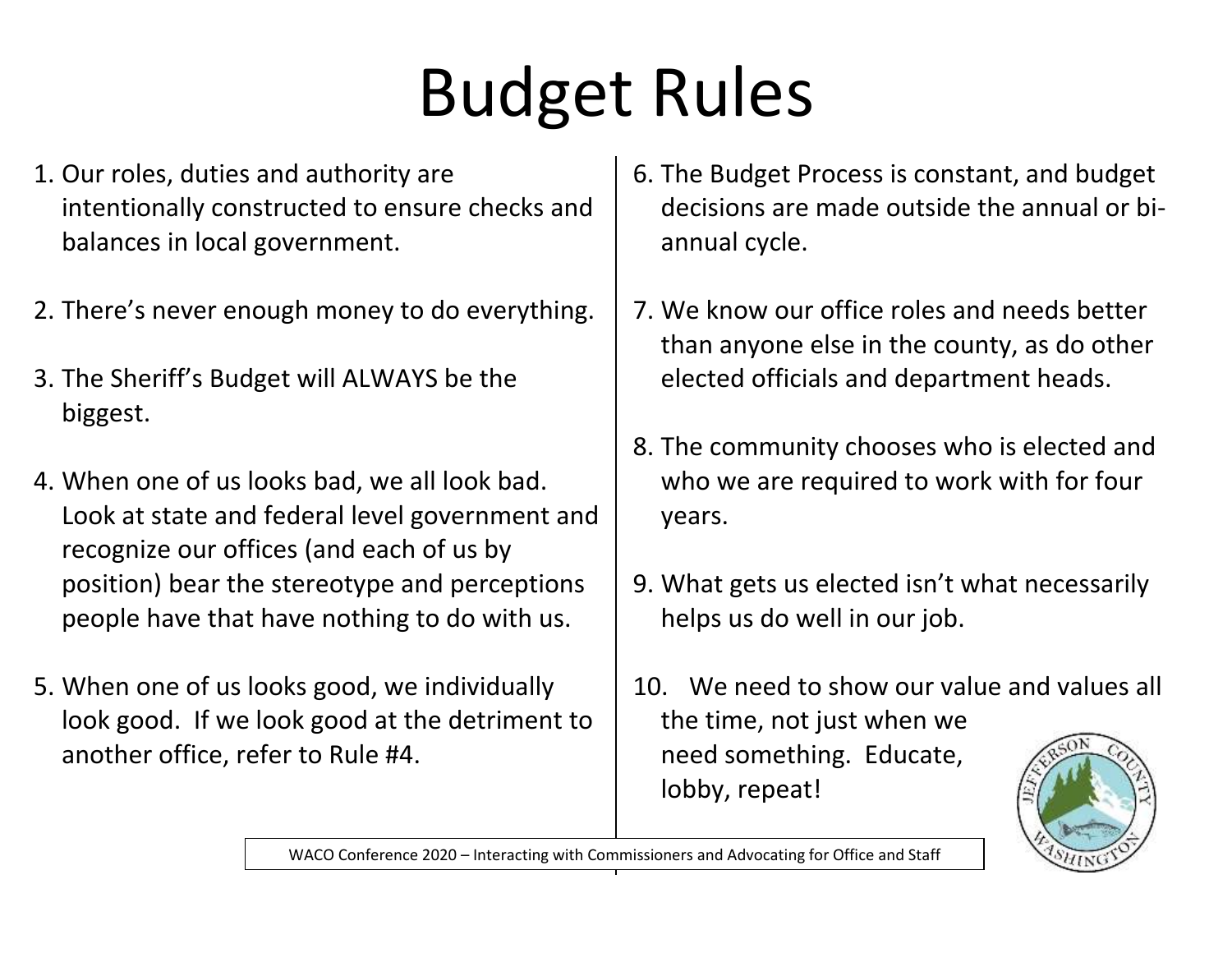### **Desired Outcome or Dynamic:**

Think about what you like and want to keep, and be clear about what you don't like. What do you want? If you could design it, what would it look like?

> It's different for different people, counties, communities, organizational structures and county culture.

Personally, I want to:

- 1. Be informed or know where to find Information
- 2. Have input where relevant
- 3. Have a relationship
- 4. Covid issues affect ability to communicate informally so pick up the phone and chat sometimes.
- 5. Have everyone know what my office is involved in so that they consult me when discussing policy or legislation that affects my office.
- 6. Be a part of an organization that plans ahead, anticipates issues, solicits input so that any unplanned and urgent issues have a base of collective knowledge that will consider my stance and/or make sure to consult me if I'm a stakeholder.
- 7. Be able to have hard discussions where we disagree but know any contention is issue based and not personal.

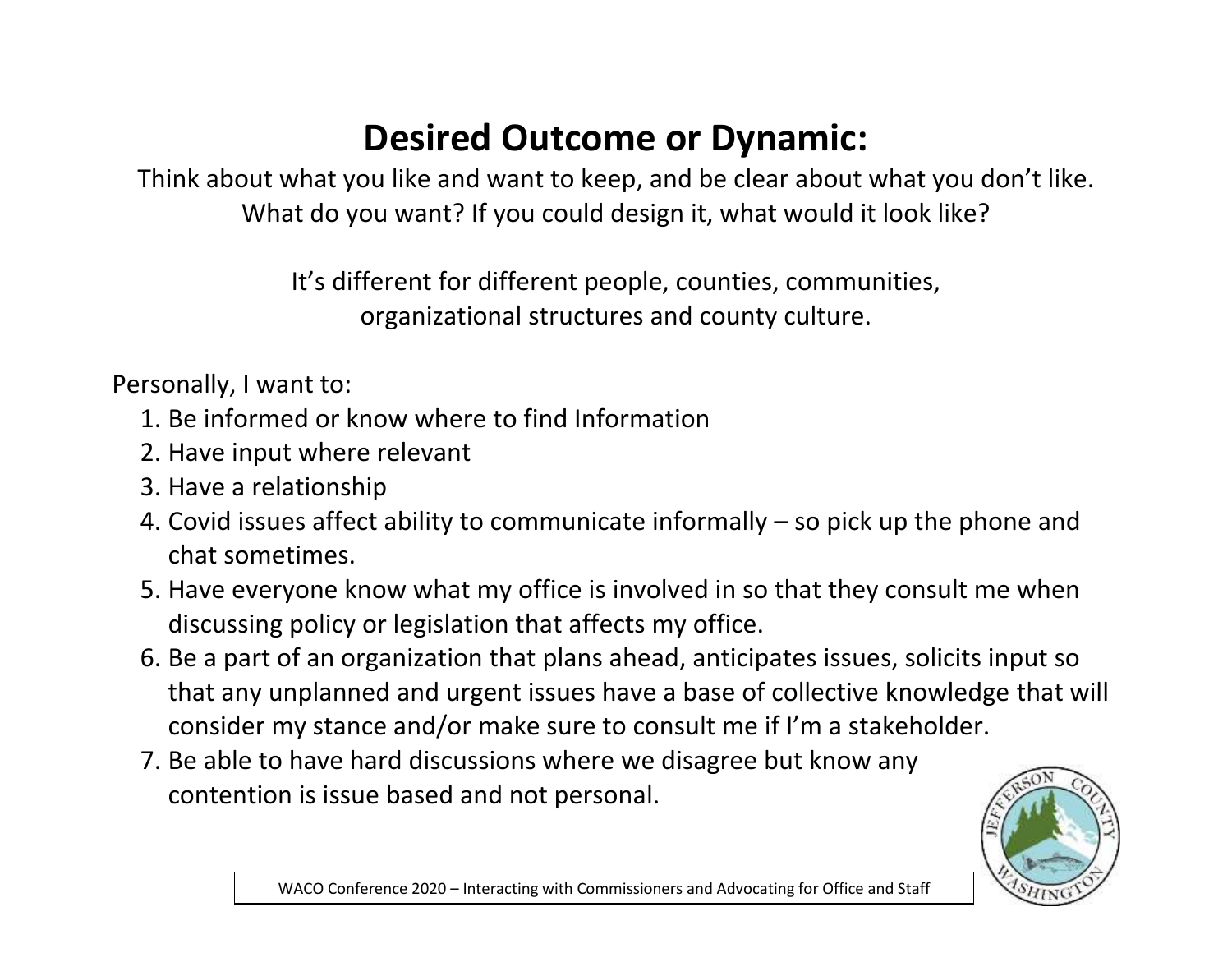#### **What I can do:**

- 1. Show interest. Ask them what issues they're dealing with, and offer support and/or explain how my office is involved in the issue.
- 2. Ask to be on interview committees for positions that involve my department and/or ask for input to describe what that position needs to do well with your office.
- 3. Provide unsolicited updates on things going on in your office that might be interesting or useful to the other offices.
- 4. Consider Commissioners and other county employees as my advocates, and give them talking points about my office that you'd agree with.
- 5. Make clear the consequences of not approving a budget ask.
- 6. Create reference information to share when new people enter office and upon request.
- 7. Meet with candidates prior to election and afterward to review resources available in your office. Describe what I do that is beyond what a Commissioner might see in day-to-day work.
- 8. Be the expert for what involves my office learn as much as possible about other offices.
- 9. Advocate for other offices when furthers public interest.
- 10.Maintain professional courtesy. Know who else needs to know things, and keep them informed.
- 11.Suspend conviction sometimes to make room for learning. They might change my position or they might help refine or better explain my position.
- 12.Reach out call, email, make an effort to connect given Covid has made in-person interactions less frequent or non-existent. It's now necessary to be more intentional to interact.
- 13.When conflict occurs and egos get bruised (mine or someone else's), find ways to mend relationships and rebuild.
- 14.Benefit from the LEAN approach. Solicit input and coordination for changes and challenges in my office even when it's my call to make. It's team building, and results are better.
- 15.Understand some people want to determine outcomes while others trust the process. Stay true to my values.
- 16.Learn how different people respond well and work it in to my message. Each person, Board composition, and preferences are different. Notice what works and doesn't work.
- 17.Set people up for success. Remember their time and stressors aren't mine. If I want them to care, I need to make it easy for them to locate any relevant information they need.

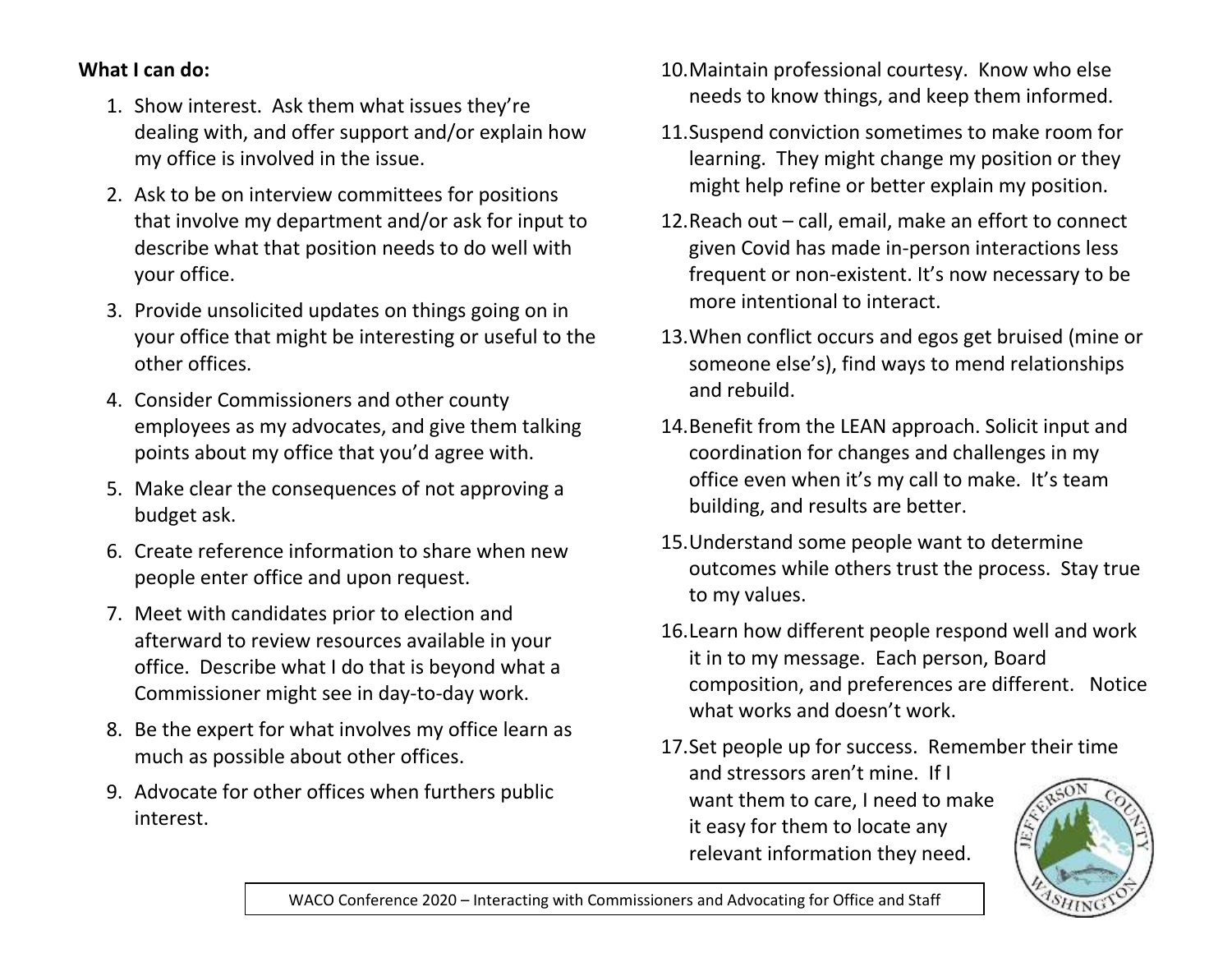- 18.Give things forethought and show up prepared. Earn a reputation as expert.
- 19.Set people up for success. I'll provide background, links and resources with communications.
- 20.Be forthcoming: Provide others with statutes, information and opposition, so they know they can trust me to tell them everything I know and think matters.

#### **Build relationships: Connections:**

- 21.Find an ally, have a confidante to discuss issues I'm having to see if they know anything and have suggestions for resolving.
- 22.Find or create opportunities to connect.
- 23.Provide people with draft work to get their perspective. It makes the product better and builds relationships. People are busy, but they also like being informed and involved. Advance notice is good professional courtesy and grants me time to make corrections before the final product.
- 24.Be prepared and give all the information before meeting so there aren't surprises. Often the conversation are richer.

#### **Tools for staying informed:**

- 25.Monitor local, state and national news
- 26.Look at the Board's agenda for the week. Notice every ordinance, resolution and proclamation made.
- 27.Sign up to social media accounts for community, county and local business events and news

#### **What I can ask of others:**

- 28.Invite them to come see my office, receive a tour, and get an overview of what my office does.
- 29.Request more scheduled opportunities for everyone to gather and connect.
- 30.Request the timeline changes if needed to allow other departments/offices to have advance review time of policies and budget requests.
- 31.Ask the commissioners to remember we are experts at customer service. Be wary of thinking one complaint represents everyone's experience with our offices. We hear plenty about the commissioners, and we recognize there is usually more to the story.

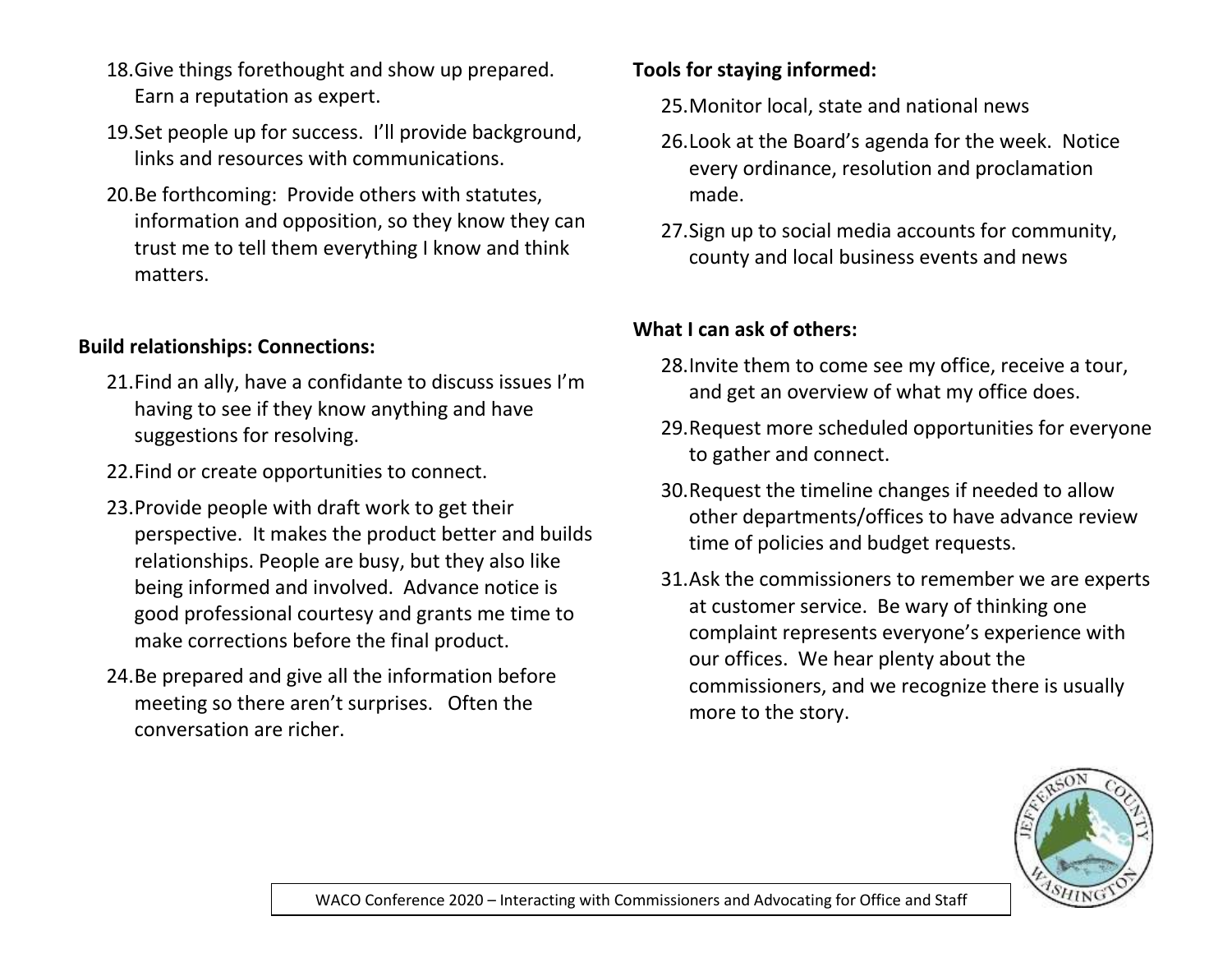## **Jefferson County Budget Tactics**

**Budget Committee Meetings** Monthly Jan – Nov, Take Dec off.

- Review monthly revenue and expenditure reports, budget status and issues affecting budget
- Budget history brought up periodically to inform new people of past budget decisions that affect where we are today. Talked about what was done in the last recession, what worked, and what we learned.
- Some desire to add to the agenda to discuss a different topic each month that would increase our individual and collective knowledge on topics.

**Annual Budget Adoption process:** The process is prescriptive with submittal, hearings & adoption, but it's lots of variations among counties.

- Each department has an **individual meeting** with the County Administrator and Central Services Director (Budget Manager) to review the budget request. Discussion as preferred by those there. I like to discuss the impacts to my office for pending budget decisions and long-term direction for the office.
- **One-on-one Q&A** As needed (like when an item is complex or we're concerned our message isn't getting through within the standard process), we'll schedule time with individual Commissioners to discuss any budget items we're lobbying for and answer questions. We try to be sensitive and exhibit professional courtesy while advocating for our office's needs in the best interest of the county.
- **•** Budget Hearing:
	- o We don't as common procedure each attend the Budget Hearing and publicly advocate for our own offices.
	- o We do have the option though if we feel we aren't being heard and our budget needs aren't being met reasonably. And experience has proven that a department head who speaks up in a group setting will usually get some support from other elected.
	- o Commissioners have expressed a benefit that it seems items are addressed among departments before they see them, and it avoids public arguments.



WACO Conference 2020 – Interacting with Commissioners and Advocating for Office and Staff